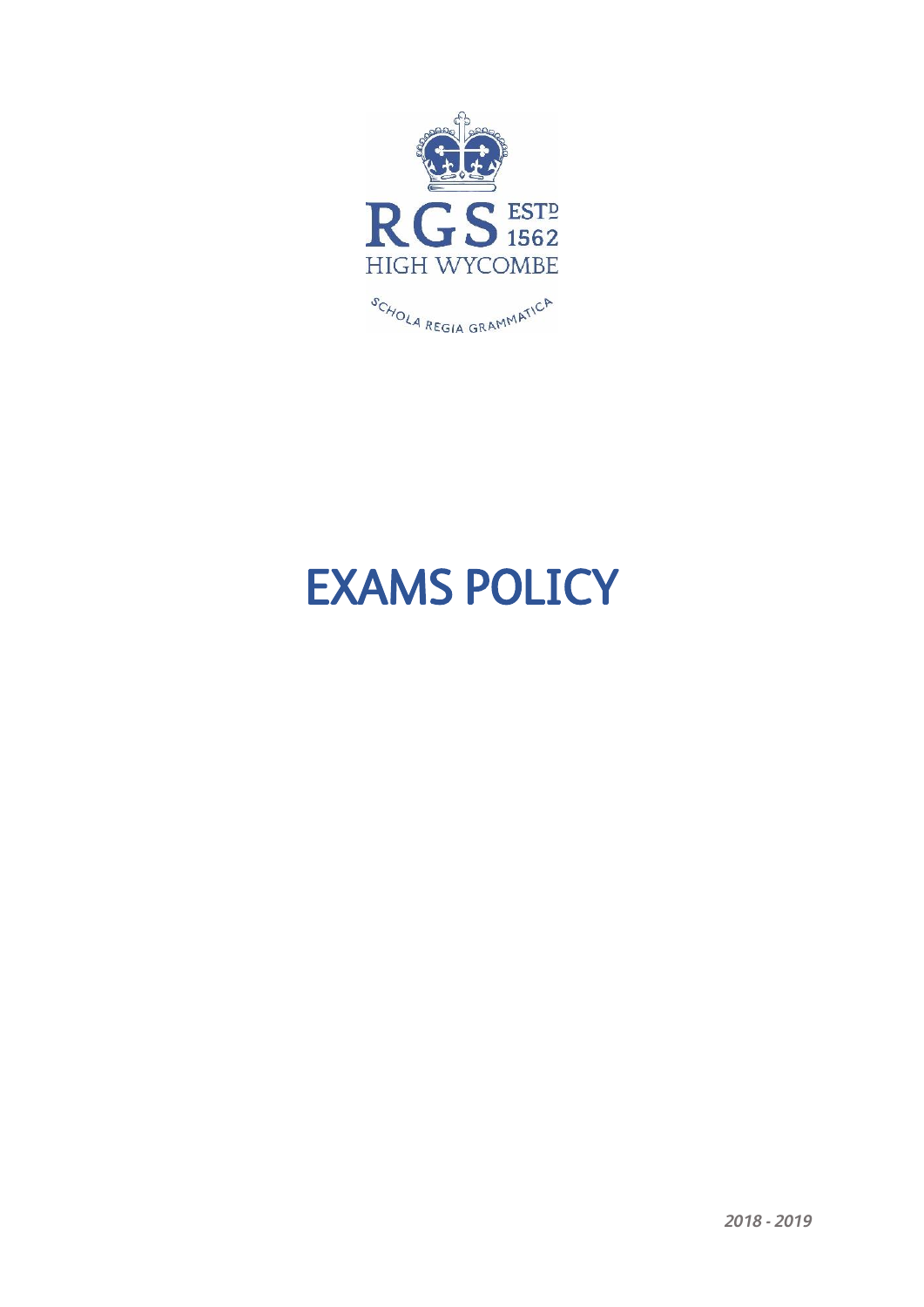## *The Purpose of this Exam Policy is:*

- *To ensure the planning and management of exams is conducted efficiently and in the best interest of Candidates.*
- *To ensure the operation of an efficient exam system with clear guidelines for all relevant staff.*

*It is the responsibility of everyone involved in the Centre's exam processes to read, understand and implement this policy which will be reviewed annually by the Exams Officer and Assistant Headteacher in charge of the Exams Office.*

## *Exam Responsibilities*

## *Head of Centre/Headmaster*

*Overall responsibility for the School as an Exam Centre:*

- *Advises on appeals and re-marks.*
- *The Head of Centre is responsible for reporting all suspicions or actual incidents of malpractice. Refer to the JCQ document 'Suspected Malpractice in Examinations and Assessments'.*

## *Exams Officer*

- *Manages the administration of public exams, including the booking and set-up of exam rooms*
- *Advises the Senior Team, Subject and Class Tutors and other relevant Support Staff on annual exam timetables and application procedures as set by the various exam boards*
- *Notifies Candidates of the regulations governing public examinations*
- *Oversees the production and distribution to Staff, Governors and Candidates of an annual calendar for all exams in which Candidates will be involved and communicates regularly with staff concerning imminent deadlines and events*
- *Ensures that Candidates and their parents are informed of and understand those aspects of the exam timetable that will affect them*
- *Consults with teaching staff to ensure that necessary Coursework is completed on time and in accordance with JCQ guidelines*
- *Oversees the dates for the completion and submission of Controlled Assessments*
- *Provides and confirms detailed data on estimated entries*
- *Receives, checks and stores securely all exam papers and completed scripts*
- *Administers access arrangements and makes applications for special consideration using the JCQ Access arrangements and special considerations regulations and Guidance relating to candidates who are eligible for adjustments in examinations*
- *Identifies and manages exam timetable clashes*
- *Accounts for income and expenditures relating to all exam costs/charges*
- *Line manages the Exam Invigilators, organises the recruitment, training and monitoring of a team of Exam Invigilators responsible for the conduct of exams*
- *Submits Candidates' Coursework marks/Controlled Assessment marks, tracks secure despatch and stores Coursework/Controlled Assessments and any other material required by the appropriate Awarding Bodies correctly and on schedule*
- *Arranges for dissemination of exam results and certificates to Candidates and forwards, in consultation with the Senior Team, any appeals/re-mark requests*
- *Maintains systems and processes to support the timely entry of Candidates for their exams*
- *Notifies access arrangements*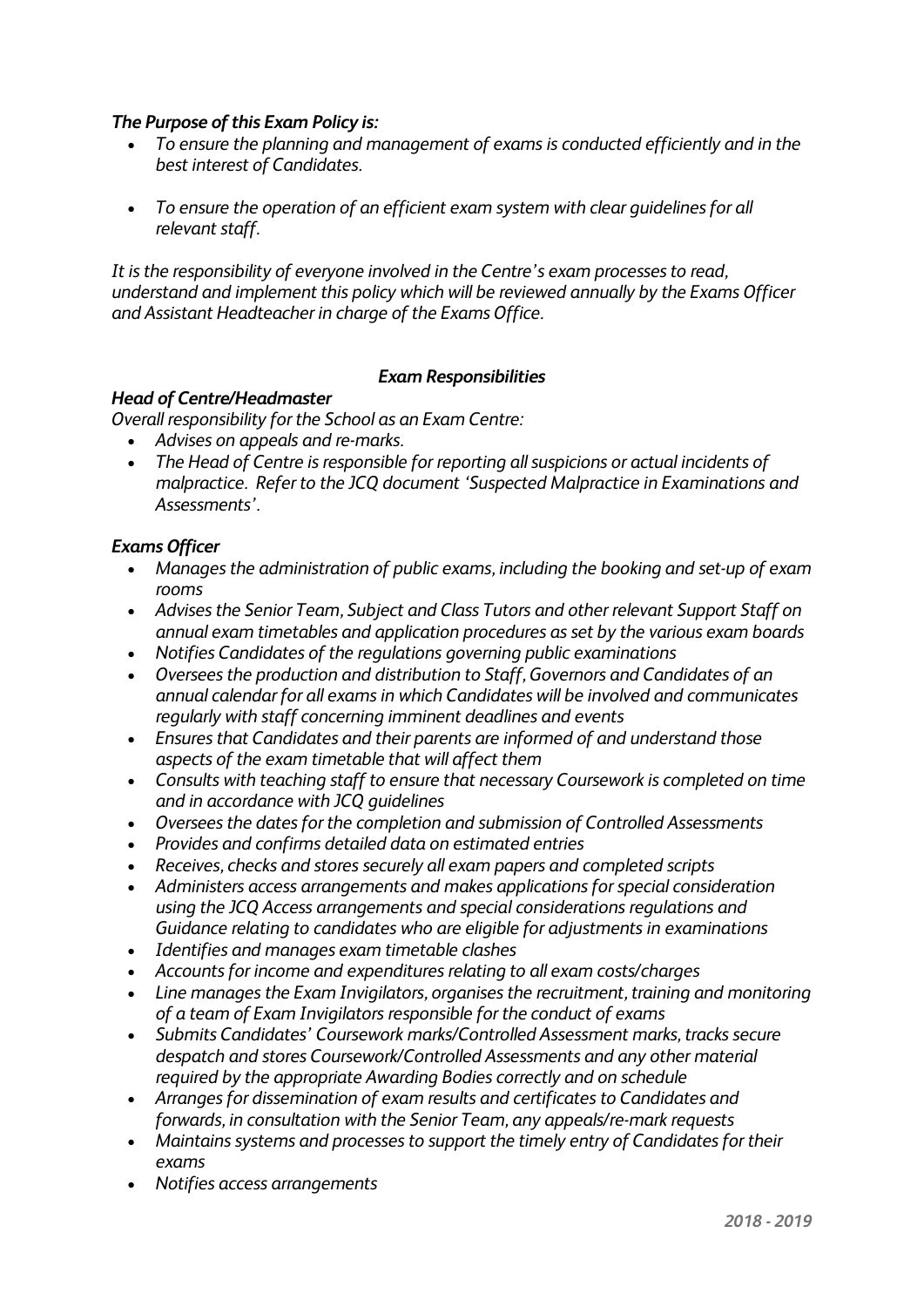- *Administers access arrangements*
- *Administers all exam materials to and from the exam venues and ensures the security of exam papers from their arrival at the school to their distribution in the exam rooms*

#### *Assistant Heads – Curriculum Support Team*

- *Organisation of teaching and learning*
- *External validation of courses followed at Key Stage 4/Post-16*
- *Analysis of exam results*

#### *Subject Leaders*

- *Guidance and pastoral oversight of Candidates who are unsure about exam entries or amendments to entries*
- *Involvement in post-results procedures*
- *Accurate completion of Coursework/Controlled Assessment/IAA mark sheets and declaration sheets*
- *Accurate submission of entry and all other mark sheets within deadlines as set by the Exams Officer, to the Exams Office*

#### *Head of Careers*

*Guidance and careers information*

#### *SENCO/SEN Manager*

- *Identification and testing of Candidates' requirements for access arrangements*
- *Provision of additional support as appropriate, depending on the needs of a pupil and their approved access arrangements in liaison with the Exams Officer, to help Candidates achieve their course aims*
- *Liaison (either in person or through SEN staff) with the Exams Officer and her invigilators to ensure Candidates receive the appropriate access arrangements*

#### *Candidates*

- *Confirmation and signing of entries*
- *Understanding Coursework/Controlled Assessment regulations and signing a declaration that authenticates the Coursework/Controlled Assessment as their own*

#### *The Statutory Tests and Qualifications Offered*

*The statutory tests and qualifications offered at this Centre are decided by the Head of Centre and the Senior Team.*

*The statutory tests and qualifications offered are GCSE, A levels, Pre-U and BTEC.*

*The subjects offered for these qualifications in any academic year may be found in the Centre's published prospectus for that year.* 

#### *Key Stage 4*

*All Candidates will be entitled, and enabled, to achieve an entry for qualifications from an external Awarding Body.*

*Post-16*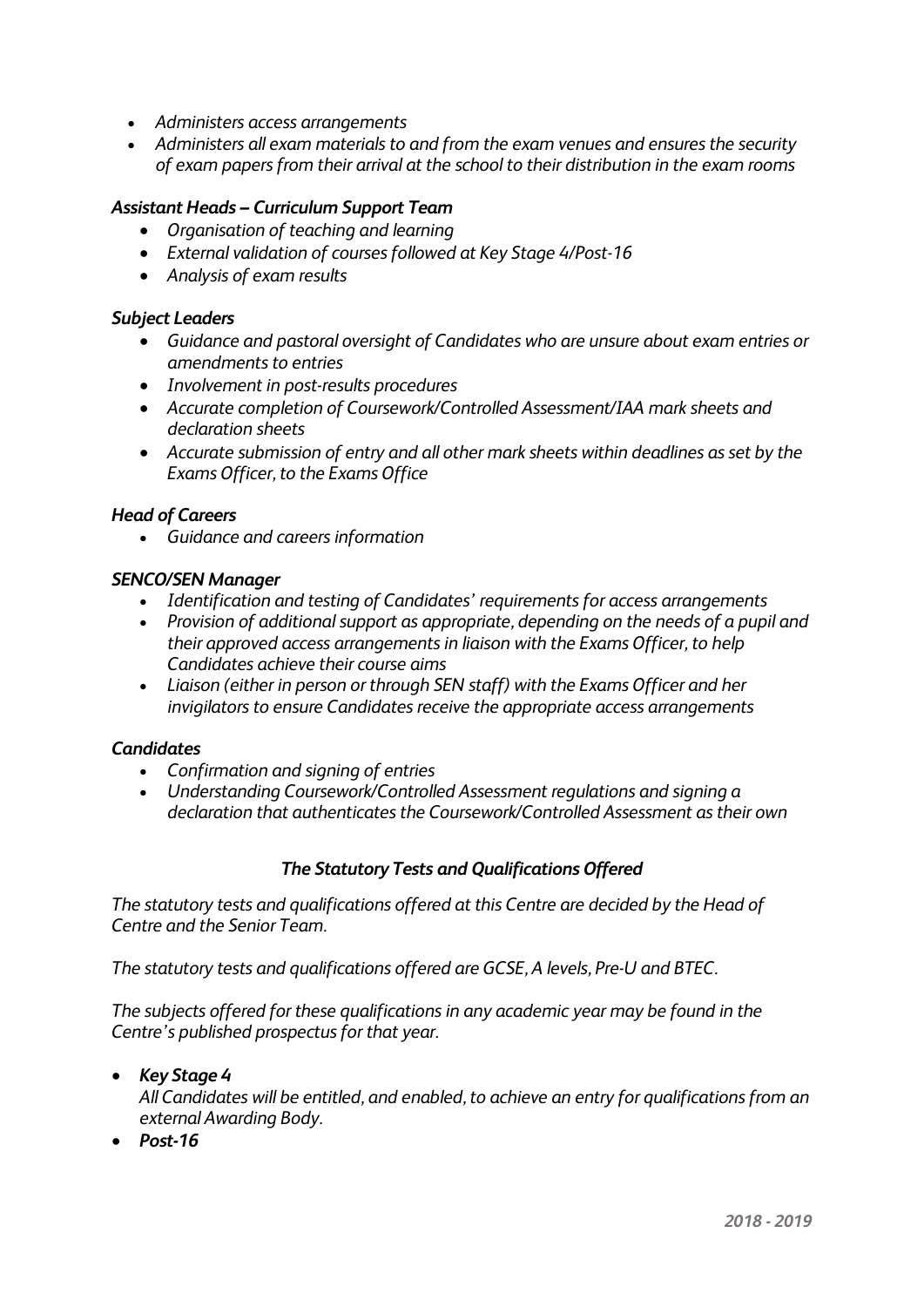*Following the final running of 'legacy' AS examinations in the academic year 2016-17, it is expected that all Post-16 examinations will be taken in Year 13. An exception will be made for boys who wish to take the BTEC Extended Certificate at the end of Year 12.*

## *Exam Seasons and Timetables*

#### *Exam Seasons*

- *Internal exams are scheduled in January and June*
- *Public exams are scheduled in May and June*
- *All internal exams are held under external exam conditions*
- *The exam series used in the Centre are decided by the Head of Centre, Assistant Head and the Senior Team*

#### *Timetables*

*The Exams Officer will circulate the exam timetables for external exams once confirmed*

## *Entries, Entry Details, Late Entries and Retakes*

#### *Entries*

- *Candidates are selected for their exam entries by the Subject Leaders and the subject teachers.*
- *The Centre will register each candidate within the awarding body requirements and provide a mechanism for Subject Leaders to check the accuracy of entries.*
- *For BTEC: the Centre will make each candidate aware of their registration status.*
- *The Centre will inform the awarding bodies of withdrawals, transfers or changes to candidate details.*
- *Candidates or parents can only request a change of exam level or withdrawal after consultation with the Head of Year*
- *The Centre does accept entries from external Candidates*

#### *Late Entries*

- *Entry deadlines are circulated to Subject Leaders via the Exams notice board*
- *Late entries are authorised by the Exams Officer and Assistant Head*

#### *Additional Entries*

- *Candidates can only take examinations at RGS if they have been prepared for those exams by teachers at the school as part of the normal curriculum.*
- *Candidates who wish to take additional examinations at RGS – for example, an exam for which they have received tuition outside normal lessons – must apply to the Exams Officer at the earliest opportunity and no later than the last day of the Autumn Term.*
- *The decision on whether to allow a candidate to take an additional exam at RGS will be made by the Exams Officer in consultation with teachers and Subject Leaders.*

#### *Retakes*

 *Candidates are not allowed retakes in GCSE (exceptional circumstances will be considered in Maths and English – for example, if a certain grade in Maths is required for entry to a candidate's chosen university course)*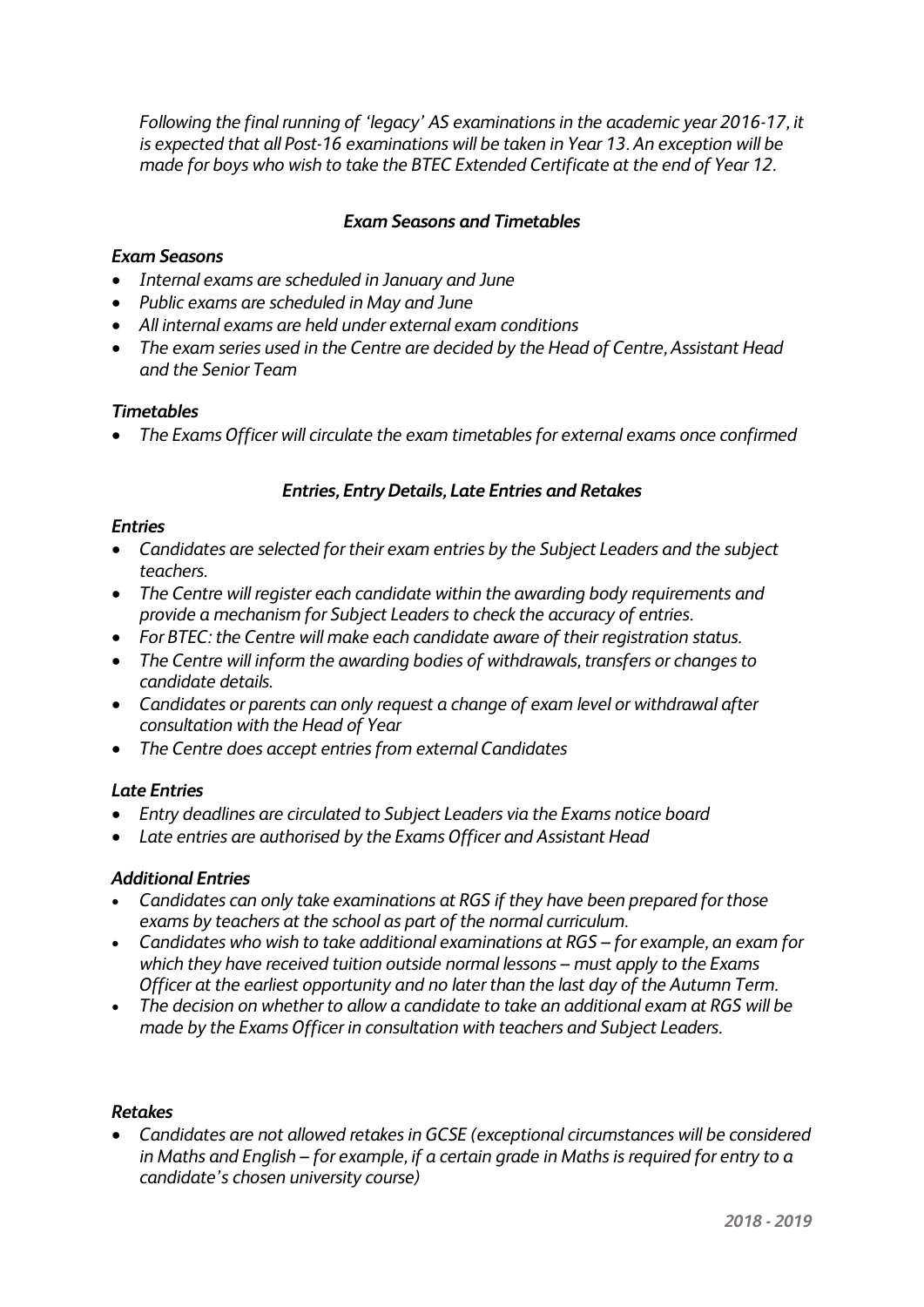- *Candidates are allowed to retake A level units but only after consultation with the Subject Leader*
- *Retake decisions will be made in consultation with the Candidates, subject teachers and the Subject Leaders. (See also 'Exam Fees'.)*

## *Exam Fees*

- *GCSE initial registration and entry exam fees are paid by the Centre.*
- *A Level, Pre-U and BTEC initial registration and entry exam fees are paid by the Centre.*
- *Late entry or amendment fees are paid by the Candidates.*
- *Candidates or departments will not be charged for changes of tier, withdrawals made by the proper procedures or alterations arising from administrative processes, provided these are made within the time allowed by the Awarding Bodies.*
- *Candidates who fail to sit an exam or meet the necessary Coursework/Controlled Assessment requirements may be required to reimburse the School for the costs.*
- *The fees reimbursement policy will be communicated in writing to Candidates and parents/carers at the start of GCSE and Post-16 courses.*
- *Retake fees for first and any subsequent retakes are paid by the Candidates. (See also 'Retakes')*
- *Candidates must pay the fee for an enquiry about a result.*

## *The Equality Act, Special Needs and Access Arrangements*

## *The Equality Act*

*The Equality Act 2010 covers exams set by education providers. Exam Centres are expected to make 'reasonable adjustments' to examination procedures in order to make them more accessible to students with impairments or learning difficulties. This could include, for example, application of extra time, use of a laptop, special rooming arrangements or provision of a scribe. All Exam Centre staff must ensure that the access arrangements and special consideration regulations and guidance are consistent with the law.* 

#### *Special Needs*

*A Candidate's special needs requirements are determined by the SENCo, Doctor, Educational Psychologist/specialist Teacher and the Exams Officer.*

*The SENCo will inform subject teachers of Candidates with Special Educational Needs who are embarking on a course leading to an exam, and the date of that exam. The SENCo can then inform individual staff of any special arrangements that individual Candidates may be granted during the course and in the exam.*

#### *Access Arrangements*

*The Exams Officer is responsible for:*

- *Making special arrangements for Candidates to take exams*
- *Submitting completed access arrangement applications to the Awarding Bodies*
- *Rooming for access arrangement Candidates*
- *Invigilation and support for access arrangement Candidates*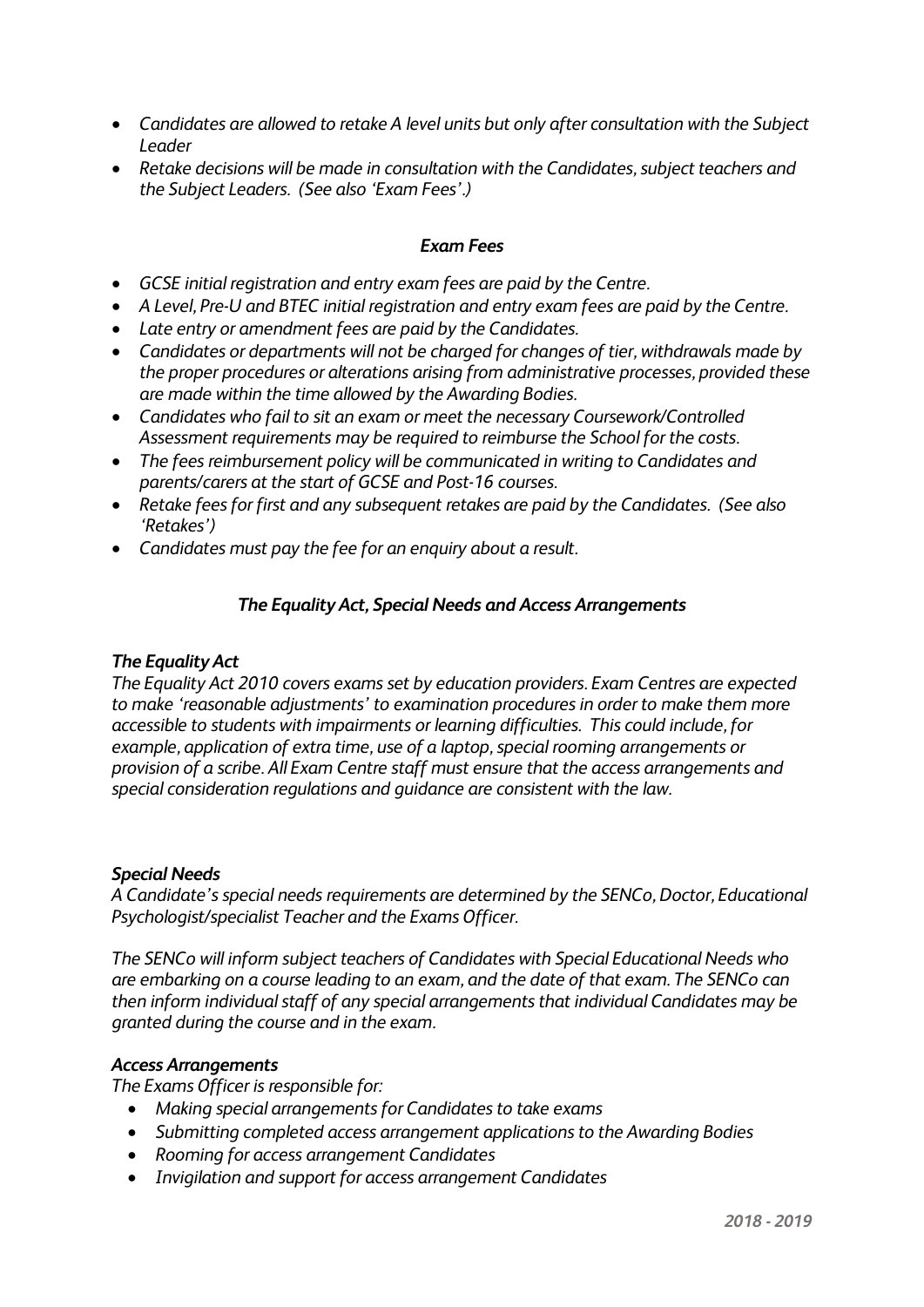## *Managing Invigilators and Exam Days*

## *Managing Invigilators*

- *External invigilators will be used for exam supervision.*
- *They will be used for external exams and internal mock examinations.*
- *The recruitment of invigilators is the responsibility of the Exams Officer.*
- *Securing the necessary DBS clearance for new invigilators is the responsibility of the Headmaster's Personal Assistant.*
- *DBS fees for securing such clearance are paid by the Centre.*
- *Invigilators are timetabled and briefed by the Exams Officer.*
- *Invigilators' rates of pay are set by the Centre Administration.*

## *Exam Days*

- *The Exams Officer will book all exam rooms after liaison with other users and make the question papers, other exam stationery and materials available for the invigilator.*
- *The Estates Manager is responsible for setting up the exam venues i.e. Queens Hall and Upper Library.*
- *The Exams Officer and/or appointed person will start and finish all exams.*
- *In practical exams subject teachers may be on hand in case of any technical difficulties.*
- *Exam papers must not be read by subject teachers or removed from the exam room before the end of a session. Papers will be distributed to Heads of Department/faculty at the end of the exam session.*

## *Candidates, Clash Candidates and Special Consideration*

## *Candidates*

- *The Centre's published rules on acceptable dress, behaviour and Candidates' use of mobile phones and all electronic devices apply at all times.*
- *Candidates' personal belongings remain their own responsibility and the Centre accepts no liability for their loss or damage.*
- *Disruptive Candidates are dealt with in accordance with JCQ guidelines.*
- *Candidates may leave the exam room for a genuine purpose requiring an immediate return to the exam room, in which case a member of staff must accompany them.*
- *The Exams Officer will attempt to contact any Candidate who is not present at the start of an exam and deal with them in accordance with JCQ guidelines.*

## *Clash Candidates*

*The Exams Officer will be responsible as necessary for identifying these Candidates and notifying parents or carers of the procedures and regulations governing exam clashes.*

## *Special Consideration*

 *Should a Candidate be too ill to sit an exam, suffer bereavement or other trauma or be taken ill during the exam itself, it is the Candidate's responsibility to alert the Exams Officer to that effect.*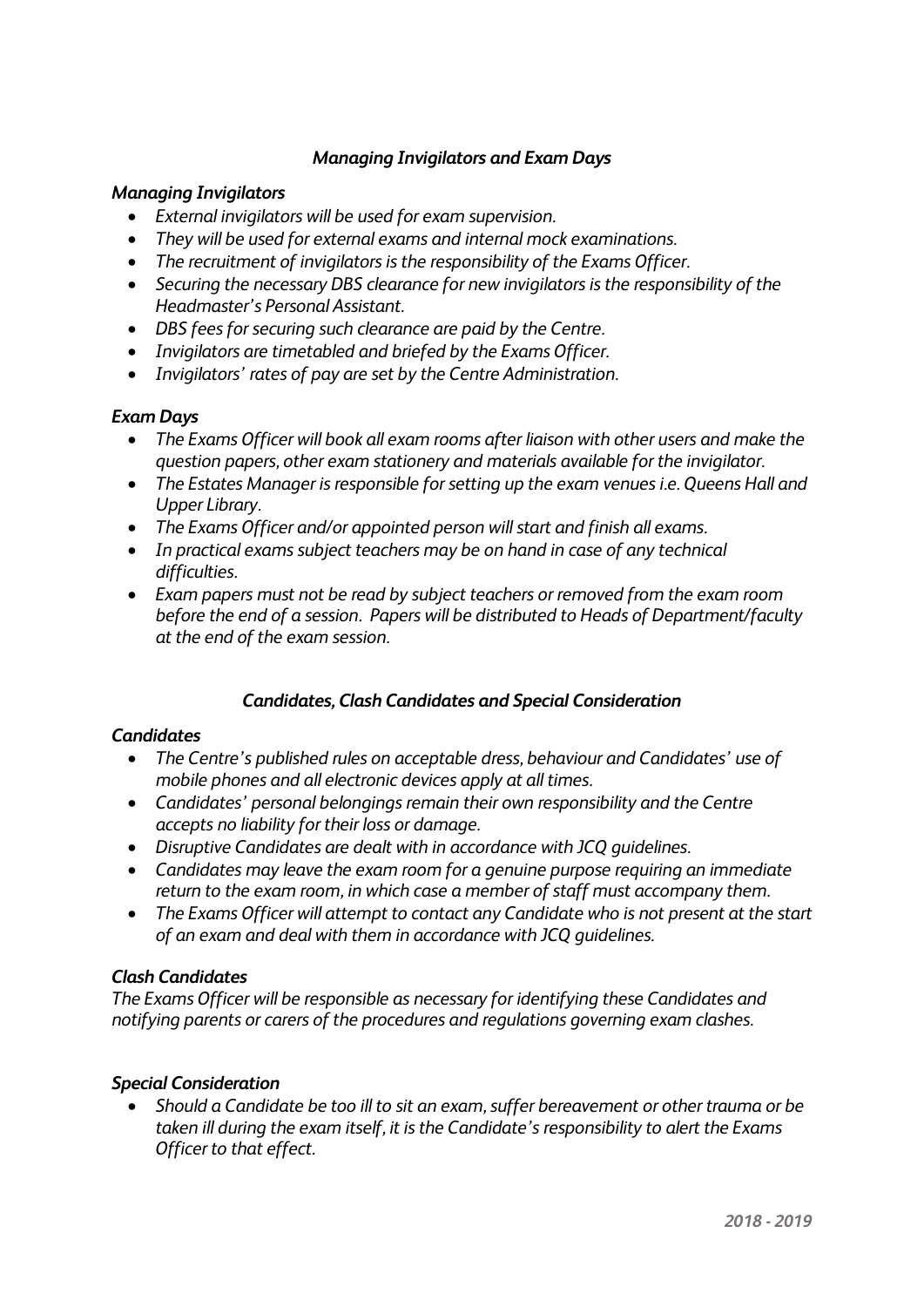- *Any special consideration claim must be supported by appropriate evidence within five days of the exam, for example a letter from the Candidate's doctor.*
- *The Exams Officer will then forward a completed special consideration form to the relevant Awarding Body within seven days of the exam.*

## *Coursework/Controlled Assessments and Appeals against Internal Assessments*

*The Royal Grammar School is committed to ensuring that all assessments are carried out in a fair and equitable way that allows candidates to perform to the best of their abilities within the regulations laid down by the awarding bodies. To achieve this, Subject Leaders and subject teachers will:*

- *Ensure that candidates are provided with assignments that are fit for purpose and enable them to produce appropriate evidence for assessment*
- *Produce a clear assessment plan at the start of the academic year, including clear and reasonable timeframes for the production of assessed work and deadlines for completion.*
- *Assess candidates' work using only the published assessment and grading criteria*
- *Ensure that assessment decisions are impartial, valid and reliable.*
- *Not limit or 'cap' a candidate's achievement if work is submitted late.*
- *Develop assessment procedures that will minimise the opportunity for malpractice.*
- *Maintain accurate and detailed records of assessment decisions.*
- *Maintain a robust and rigorous moderation or internal verification process, including the appointment of a Lead Internal Verifier for BTEC qualifications, who is registered with the awarding body, has undergone appropriate training and can brief/train other staff in the requirements of the Internal Verification process.*
- *Provide samples for external moderation as required by the awarding bodies.*
- *Monitor standards verification reports and reports on moderation and undertake any remedial action as required.*
- *Share good practice between departments within the Centre and in other Centres.*
- *Ensure that assessment methodology and the role of the assessor is understood by all staff involved in the process.*
- *Provide resources to ensure that assessment can be performed accurately and appropriately.*

## *Malpractice*

## *Definition of Malpractice by Learners*

*This list is not exhaustive and other instances of malpractice may be considered by the Centre at its discretion.*

- *Plagiarism of any nature.*
- *Collusion by working collaboratively with other learners to produce work that is submitted as the work of an individual.*
- *Copying (including the use of IT to aid copying).*
- *Deliberate destruction of another candidate's work.*
- *Fabrication of results or evidence.*
- *A false declaration of authenticity in relation to the contents of a portfolio or coursework.*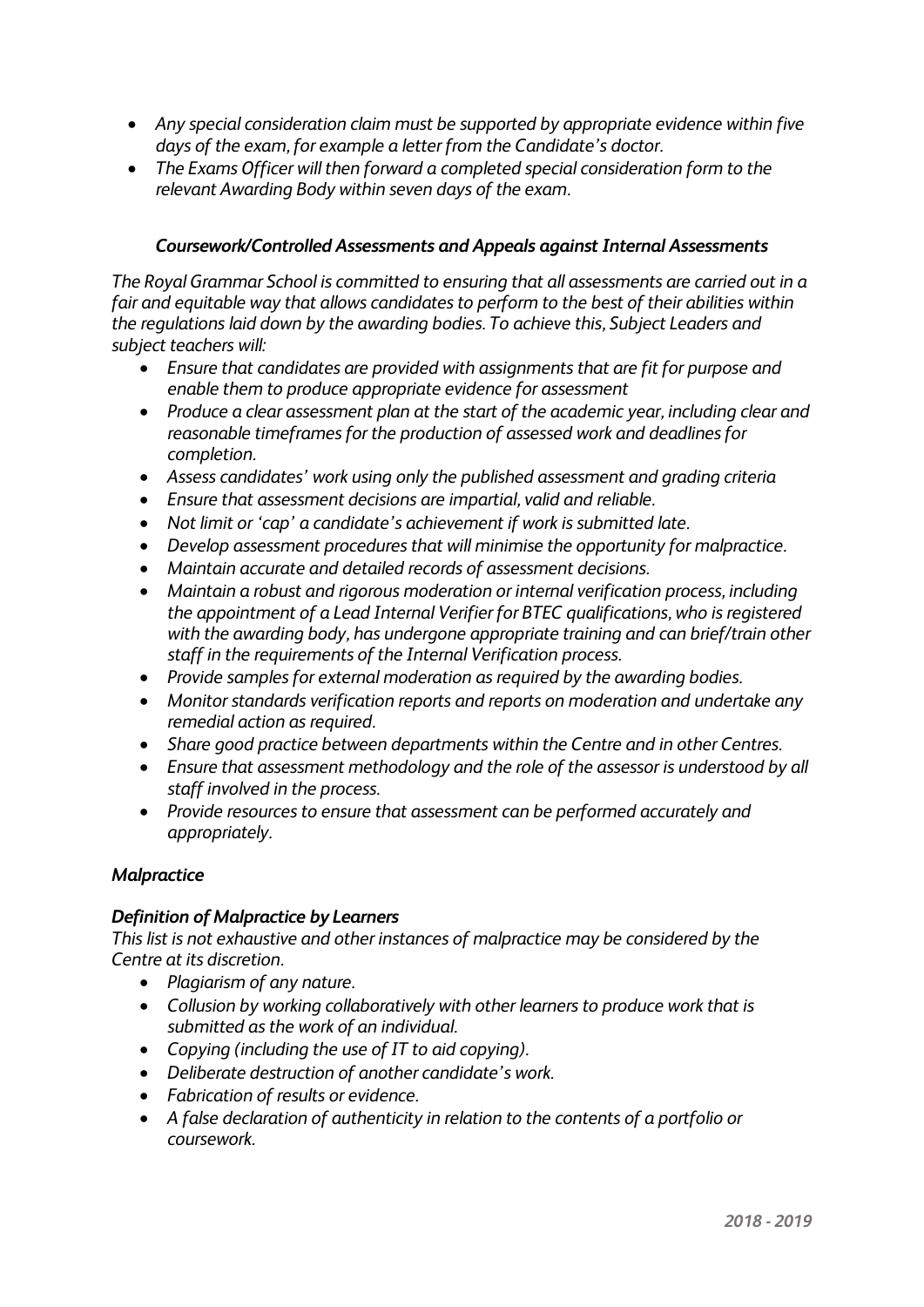*Impersonation by pretending to be someone else in order to produce the work for another candidate or by arranging for another to take one's place in an assessment or examination.*

## *Definition of Malpractice by Centre Staff*

*This list is not exhaustive and other instances of malpractice may be considered by the Centre at its discretion.*

- *Improper assistance to candidates.*
- *Inventing or changing marks for internally assessed work, where there is insufficient evidence of the candidate's achievement to justify the marks given or assessment decisions made.*
- *Failure to keep candidate coursework/evidence for assessment secure.*
- *Fraudulent claims for certificates.*
- *Inappropriate retention of certificates.*
- *Producing falsified witness statements – for example, for evidence the candidate has not generated.*
- *Allowing evidence, which is known by staff not to be the candidate's own, to be included in their assignment/coursework.*
- *Facilitating and allowing impersonation.*
- *Misusing the conditions for special learner requirements – for example, where a candidate is permitted support such as an amanuensis, this is permissible up to the point at which the support has the potential to influence the outcome of the assessment.*
- *Falsifying records/certificates – for example, by alteration, substitution or by fraud.*
- *Fraudulent certificate claims, such as claiming for a certificate prior to the candidate completing all the requirements of an assessment.*

#### *Avoiding Malpractice*

*The Centre, Subject Leaders and subject teachers will:*

- *Seek to avoid potential malpractice by informing candidates of the centre's policy on malpractice and the penalties for attempted and actual incidents of malpractice.*
- *Inform learners of the appropriate way to record cited texts and other materials or sources of information.*
- *Ask candidates to confirm that the work submitted is their own.*
- *Investigate any allegations of malpractice. Such an investigation will be supported by the Head of Centre and all staff linked to the allegation. It will proceed according to the guidance laid out in the JCQ booklet "Suspected Malpractice in Examinations and Assessments".*
- *Make the candidate aware at the earliest opportunity of the nature of the alleged malpractice and of the possible consequences should malpractice be proven.*
- *Give the candidate the opportunity to respond to the allegations made.*
- *Inform the candidate of the avenues for appealing against any judgement made.*
- *Document all stages of an investigation.*

*Where malpractice is proven, the Centre will apply penalties and sanctions as stated in "Suspected Malpractice in Examinations and Assessments".*

#### *Completion of Coursework and Controlled Assessments*

 *Candidates who have to prepare portfolios should do so by the end of the course or Centre-defined deadline.*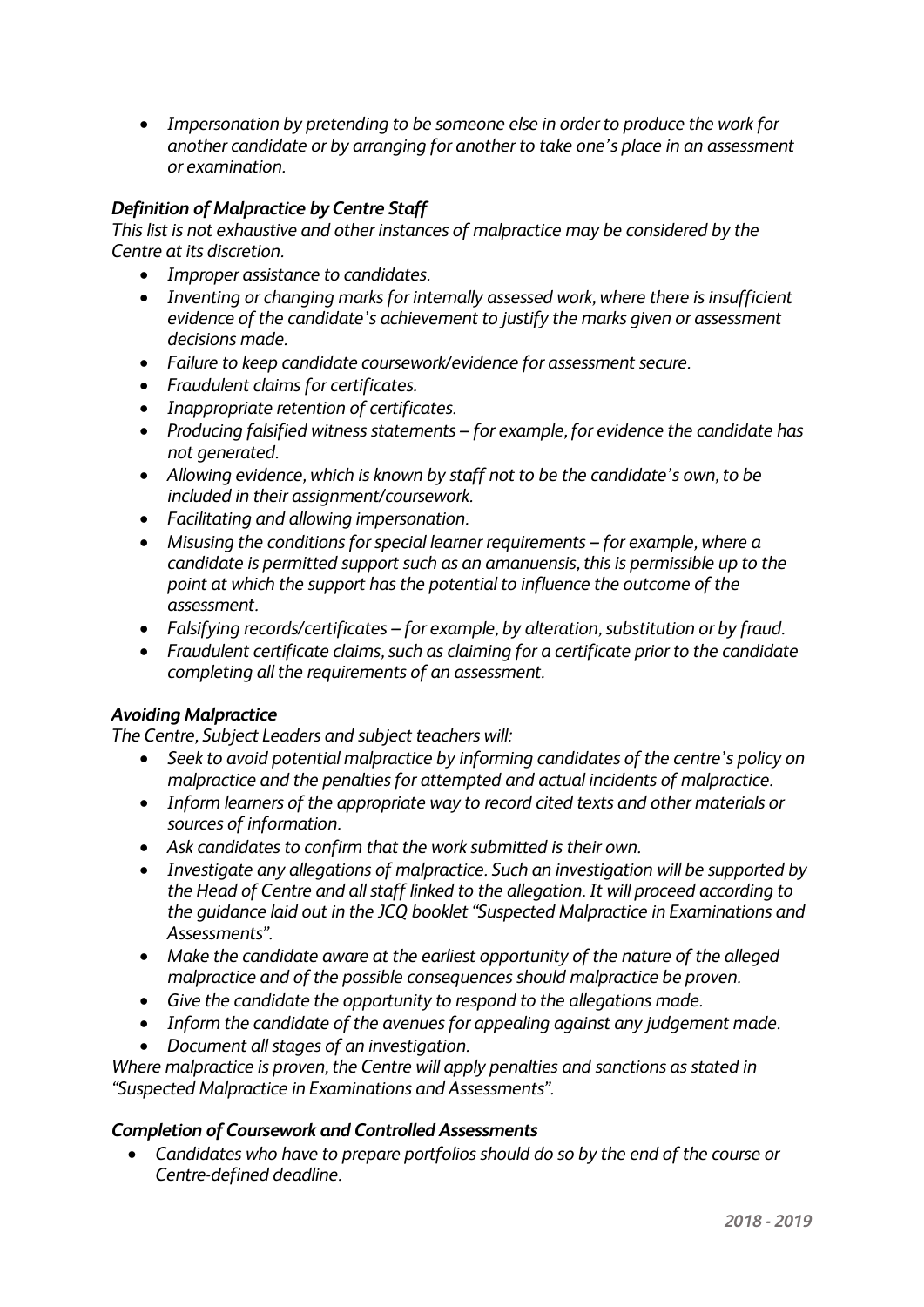- *Heads of Department will ensure all Coursework/Controlled Assessment samples are ready for despatch at the correct time and the Exams Officer will keep a record of what has been sent when and to whom.*
- *Marks for all Coursework/Internally Assessed Work/Controlled Assessments are provided to the Exams Office by the Heads of Department.*

## *Appeals Against Internal Marking of Coursework and Controlled Assessments*

*An appeal against the result of internal marking of a non-examination unit such as coursework or controlled assessment can be made by requesting a review of marking. The Centre is obliged to publish a separate procedure on this subject (see Appendix 1).*

## *Results, Enquiries About Results (EARs) and Access to Scripts (ATS)*

#### *Results*

- *Candidates will receive individual results slips on results days in person at the Centre*
- *Arrangements for the School to be open on results days are made by the Head of Centre*
- *The provision of staff on results days is the responsibility of the Head of Centre*
- *The Centre aggregates AS Level at the end of Year 12 and A2 Level at the end of Year 13*

#### *EARs*

- *EARs may be requested by Centre staff or Candidates if there are reasonable grounds for believing there has been an error in marking*
- *Candidates can request a review of marking in consultation with Head of Department and Exams Officer. They will be made aware of the fact that marks can and do go down as well as up, they will also be responsible for the cost*

## *ATS*

- *After the release of results, Candidates may request the return of papers. They will be responsible for the costs*
- *If a cohort result is queried, the Exams Officer, teaching staff and Head of Centre will investigate the feasibility of asking for a review of marking at the Centre's expense*
- *Centre staff may also request scripts for investigation or for teaching purposes. For the latter, the consent of Candidates must be obtained by the Subject Leader. Departments will be responsible for the costs of these scripts*

#### *Appeals against Centre Decision not to Support an Enquiry About Results*

- *Following the issue of results, Awarding Bodies make post-results services available. Full details of these services, internal deadlines for requesting a service and fees charged are provided by the Exams Officer.*
- *The service Enquiries About Results (EARs) may be requested by Centre Staff, Candidates, or their parents/carers. (A request for a review of marking of externally moderated coursework is not available to individual Candidates). If a query is raised about a*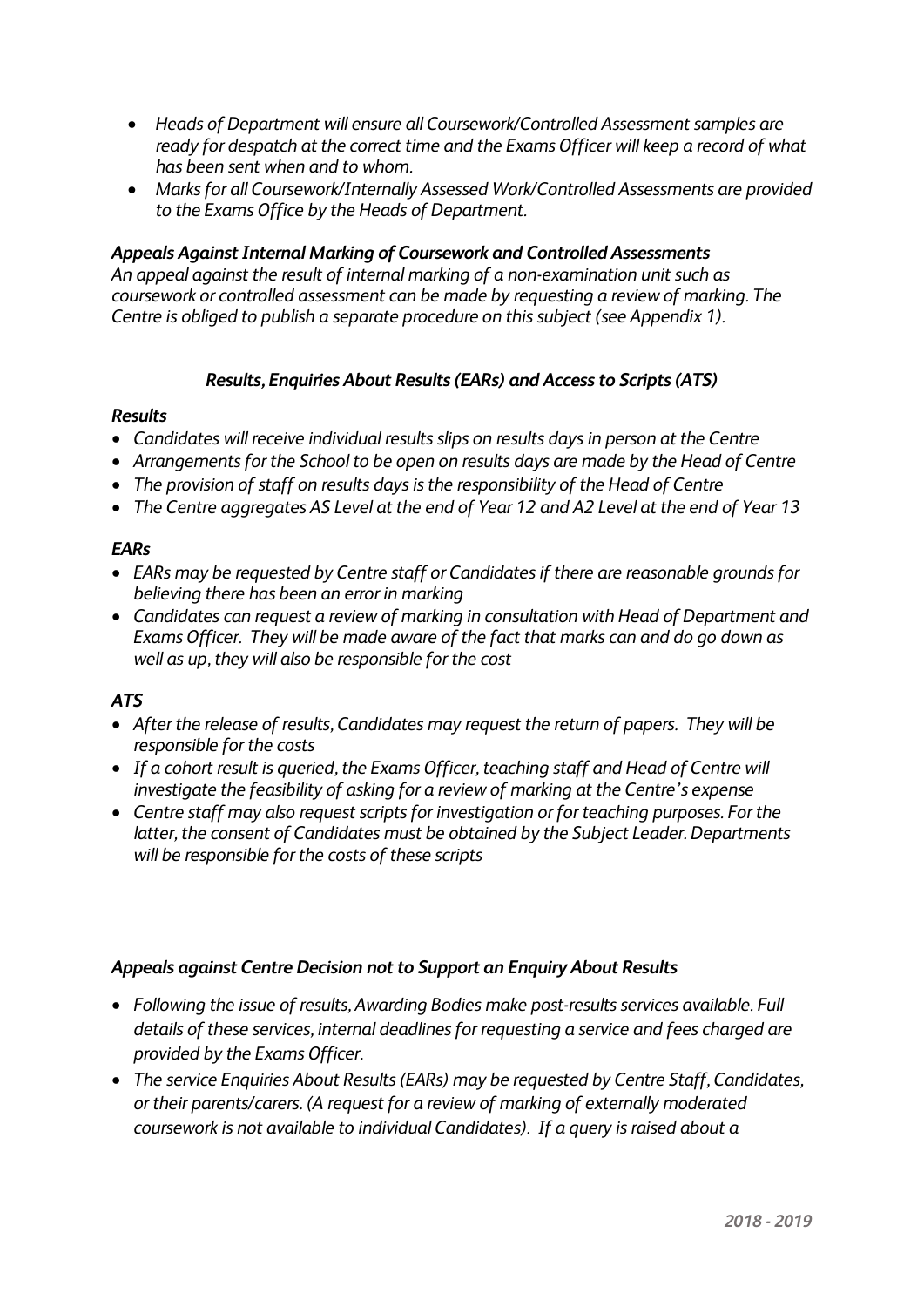*particular examination result, the Exams Officer, teaching staff and Head of Centre will investigate the feasibility of requesting an enquiry.*

 *When the Centre advises against requesting a review of marking, the Candidate must pay the appropriate fee, and a request will be made to the Awarding Body on the Candidate's behalf.* 

## *Appeals Procedure Following the Outcome of an Enquiry about Results*

- *Where the Head of Centre remains dissatisfied after receiving the outcome of an EAR, an appeal will be made to the Awarding Body, following the guidance in the JCQ publications Post-results services <http://www.jcq.org.uk/exams-office/post-results-services> and A guide to the Awarding Bodies' appeals processes <http://www.jcq.org.uk/exams-office/appeals>*
- *Where the Head of Centre is satisfied after receiving the outcome of an EAR, but the Candidate and/or their parent/carer is not satisfied, they may make a further representation to the Head of Centre. Following this, the Head of Centre's decision as to whether to proceed with an appeal will be based upon the Centre's internal appeals arrangements and the Exam Board regulations governing the appeals process. Candidates or parents/carers are not permitted to make direct representations to an Awarding Body.*
- *An appeal should be submitted to the Centre as soon as possible to allow the Centre to process and submit the appeal to the Awarding Body within the required 14 calendar days of receipt of EAR outcome. Awarding Body fees which may be charged for the appeal must be paid by the appellant on submission. If the appeal is upheld by the Awarding Body, this fee will be refunded by the Awarding Body and repaid to the appellant by the Centre*

## *Certificates*

- *The Centre will ensure that certificate claims are timely and audit certificates received from the awarding bodies to ensure accuracy and completeness.*
- *Certificates will be presented in person and must be collected and signed for.*
- *Certificates may be collected on behalf of a Candidate by a third party, provided they have been authorised to do so.*
- *Certificates are not withheld from Candidates who owe fees.*
- *In accordance with the guidance of the Joint Council for Qualifications, the School retains the right to destroy any certificates that remain unclaimed after holding them for a period of 12 months.*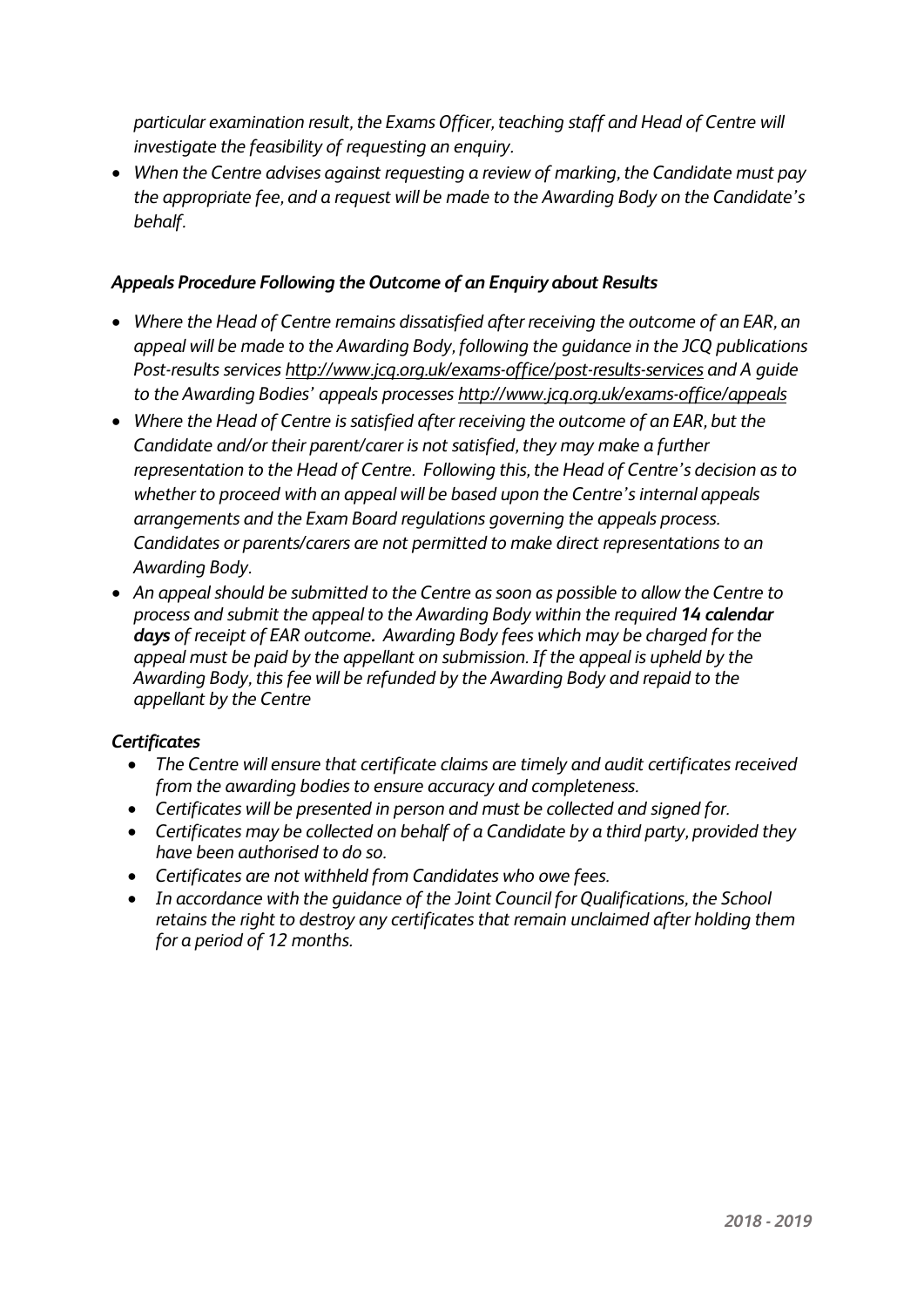## *APPENDIX 1*



## *Review of Centre Assessed Marking Policy*

## *(Non-Examination Assessments for External Qualifications)*

*This procedure confirms Royal Grammar School's compliance with JCQ's General Regulations for Approved Centres 2017-2018, section 5.8 that the centre has in place "a written internal appeals procedure relating to internal assessment decisions and to ensure that details of this procedure are communicated, made widely available and accessible to all candidates" and that the centre "must inform candidates of their centre assessed marks as a candidate is allowed to request a review of the centre's marking before marks are submitted to the awarding body."*

*Certain components of GCSE and A level qualifications (GCSE controlled assessments, A level coursework, GCSE and A level non-examination assessments) that contribute to the final grade of the qualification are internally assessed (marked) by the subject teacher. The marks awarded (the internal assessment decisions) are then submitted by the deadline set by the awarding body for external moderation.*

*On being informed of their centre assessed marks, if a candidate believes that the above procedures were not followed in relation to the marking of his/her work, or that the assessor has not properly applied the mark scheme to his marking, then he may make use of this appeals procedure to consider whether to request a review of the centre's marking.*

*As part of this process RGS will undertake that:*

- *Internal assessments are conducted by staff who have the appropriate knowledge, expertise, understanding and skills*
- *Assessment evidence provided by the candidate is produced and authenticated according to the requirement of the relevant specifications for each subject*
- *Consistency of internal assessment is assured through internal standardisation as set out by the Awarding Bodies*
- *Staff responsible for internal standardisation and/or assessment attend any compulsory training sessions*

#### *Review of marking procedure*

 *RGS will ensure that candidates are informed of their centre assessed marks so that they may request a review of the centre's marking before marks are submitted to the awarding body.*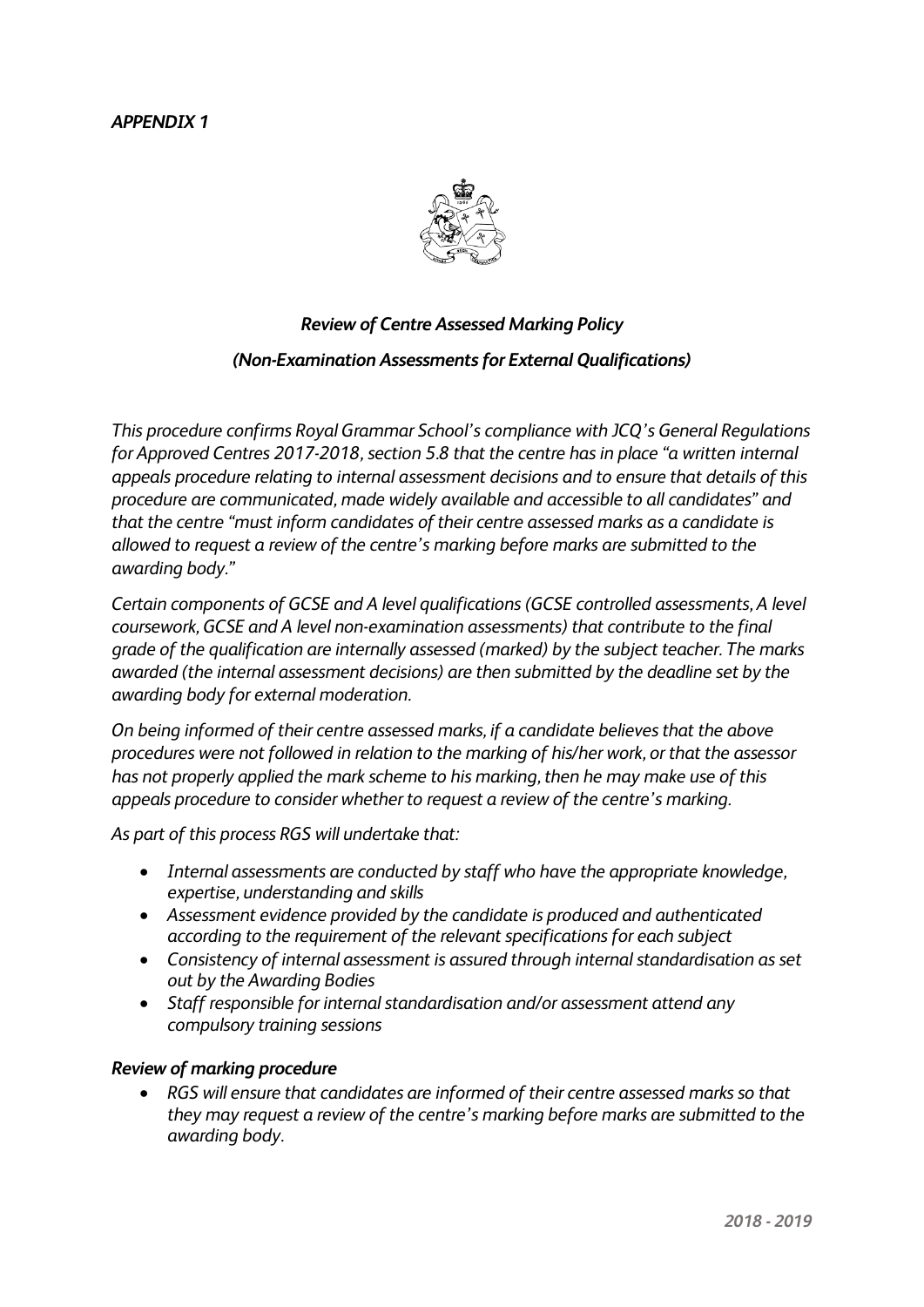- *RGS will inform candidates that they may request copies of their assessed work to assist them in considering whether to request a review of the centre's marking of the assessment.*
- *RGS will, having received a request for copies of materials, promptly make them available to the candidate.*
- *RGS will provide candidates with sufficient time in order to allow them to review copies of materials and reach a decision.*
- *Requests for reviews of marking must be made in writing by the deadline provided and by completing the Review Request form.*
- *RGS will allow sufficient time the review to be carried out, to make any necessary changes to marks and to inform the candidate of the outcome, all before the awarding body's deadline.*
- *RGS will ensure that the review of marking is carried out by an assessor who has appropriate competence, has had no previous involvement in the assessment of that candidate and has no personal interest in the review.*
- *RGS will instruct the reviewer to ensure that the candidate's mark is consistent with the standard set by the Exam Board mark scheme.*
- *The candidate and the parents/guardians will be informed in writing of the outcome of the review of the centre's marking.*
- *The outcome of the review of the centre's marking will be made known to the head of centre and will be logged as a complaint. A written record will be kept and made available to the awarding body upon request. Should the review of the centre's marking bring any irregularity in procedures to light, the awarding body will be informed immediately.*
- *Marks may go up or down or stay the same. The mark post appeal is the final mark. The candidate cannot choose the higher mark.*
- *No further appeal can be requested.*
- *RGS will make a charge of £50 for each appeal. This charge is non-refundable irrespective of the outcome of the review.*
- *After candidates' work has been internally assessed, it is moderated by the awarding body to ensure consistency in marking between centres. The moderation process may lead to mark changes. This process is outside the control of RGS and is not covered by this procedure.*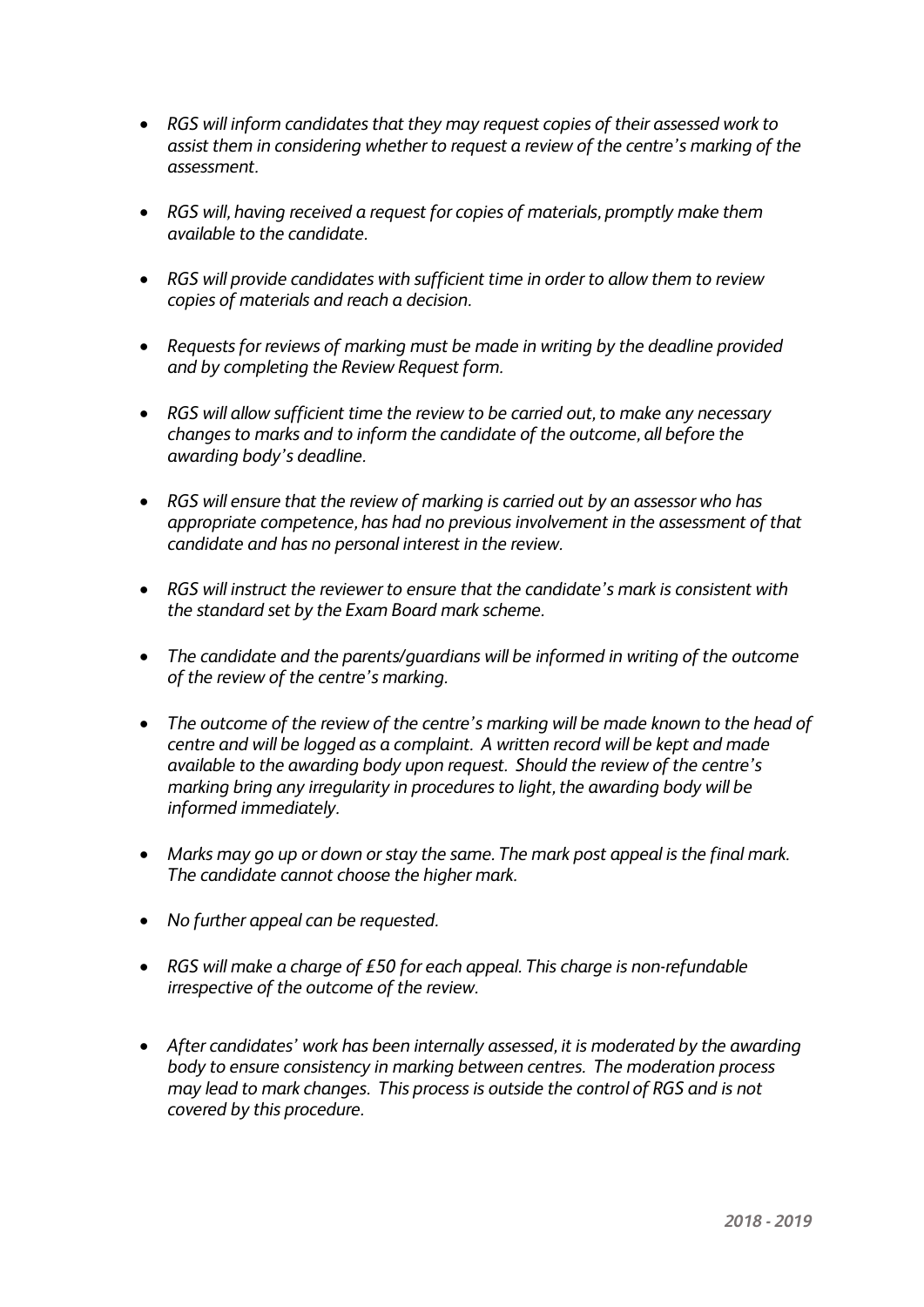#### *APPENDIX 2*

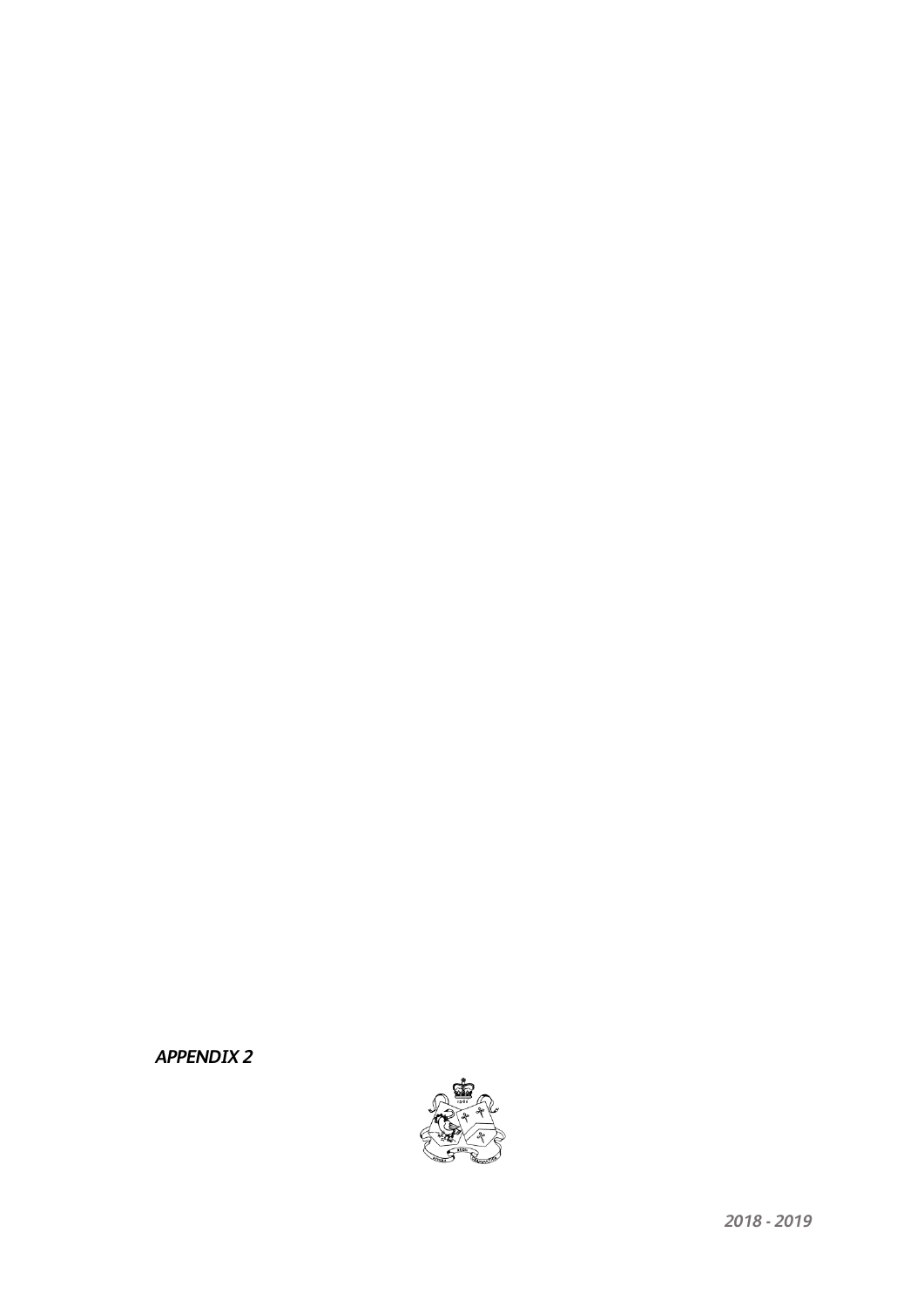## *Use of a Laptop in Public Examinations and Controlled Assessments Policy*

*"Centres are allowed to provide a word processor for a Candidate where it is their normal way of working and reflects their educational needs." JCQ Rules*

*This statement covers Public Examinations and Controlled Assessments.*

*Candidates at RGS, who have a genuine need and would be disadvantaged by completing their Public Examinations or Controlled Assessments by any means other than using a word processor, will be allowed to use a laptop so long as this is their normal way of working.*

*For Public Examinations and Controlled Assessments the Candidate will use a laptop provided by the Examinations Office. Candidates may NOT use their own laptop.*

*Candidates must save all work onto a memory stick at the end of the Examination or Controlled Assessment. The memory stick will be provided by the school. They will also be advised to save their work, at regular intervals throughout the Examination or Controlled Assessment, onto the hard drive.*

*At the end of the session:*

- *the laptop and memory stick will be collected by a nominated person.*
- *the work will be printed from the memory stick. The candidate must be present at the time of printing.*
- *The printed copy of the work will be: - given to the Teacher if it is a Controlled Assessment - sent, by the Examinations Officer, to the subject marker for a Public Examination.*
- *The work must then be deleted from the hard drive.*
- *If the memory stick has been used for a Public Examination, it will be cleared of work.*
- *If the memory stick has been used for a Controlled Assessment, it will stored securely in the Examinations Office and used again for the next session in that subject. Once the Controlled Assessment has been completed, the memory stick will be cleared of work.*

#### *Basic Rules*

- *The laptop must be used as a typewriter*
- *The laptop must be cleared of any stored data eg spell-check, thesaurus, etc*
- *The laptop must be connected to mains electricity*
- *The laptop must NOT be connected to an intranet or any other means of communication*
- *Candidates must only use the memory stick provided*
- *All scripts must be printed under secure conditions*
- *Candidates must be present when work is being printed*

*Candidates using laptops must be accommodated in such a way that ensures other Candidates are not disturbed and the screen cannot be overlooked. This may result in a Candidate being accommodated in a separate room.*